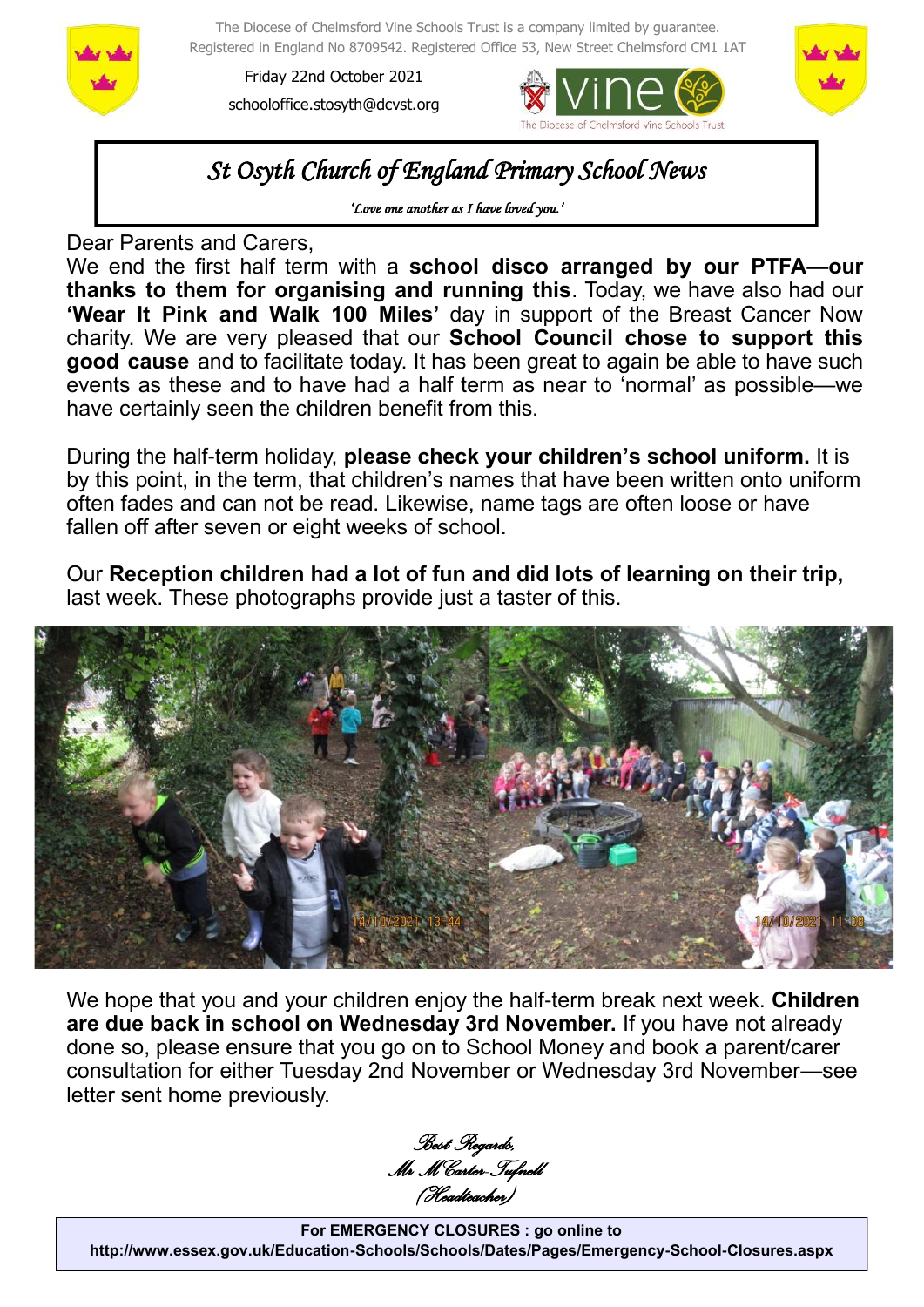#### **School dinners - bookings can now be made until 10th December**

Dinner bookings need to be made online, please select your meal choices and add the items to the basket before proceeding to the checkout. If your child is eligible for free school meals or universal infant free school meals you also need to complete the checkout process but you will not be charged.

**If you think you may be eligible for free school meals please contact the school office for a form.** 



#### **FREE gardening equipment for our school**

For every £10 you spend (in store or online) at Morrisons, you'll get a Grow Token. Download the MyMorrisons app today to start collecting Grow Tokens and you can choose St Osyth C of E Primary to donate your tokens to. We will be able to exchange the Grow Tokens for FREE gardening

equipment to get kids growing.



The application period for admission to Year 7 in secondary schools for September 2022 opened on 10 September 2021. Applications can be made online, using the website [www.essex.gov.uk/admissions](https://gbr01.safelinks.protection.outlook.com/?url=http%3A%2F%2Fwww.essex.gov.uk%2Fadmissions&data=04%7C01%7Cschooloffice.stosyth%40dcvst.org%7C2ef6e01cd56c4e7563a108d9743e1791%7C282c78034b8f4fbda3841682df47e3ad%7C1%7C0%7C637668632287896541%7CUnknown%7CTWFpb) the closing date is **31 October 2021**.

All children must have a full **named** PE kit in school every day.

## **PE Kit: Black shorts, White t-shirt, Plimsols**

## **Additional items allowed for outside: Plain tracksuit bottoms, top and trainers**

Children can wear a Fitbit (or similar) to school, but it is their responsibility to keep it safe during the day.



**All watches, Fitbits and earrings need to be removed for P.E lessons.**

# **Street Tag - New competition started 12th October 2021**

Street Tag is a free child and family-friendly mobile application that uses virtual tags to incentivize communities and families to become more physically active and boost mental health.



#### **Join our school Team (see letter for full details)**



#### **PTFA Firework Event**

The display will be held on the school playing field on Thursday 4 November 2021. Gates will open at 5.00 pm and the professional display will start at 7pm. Tickets are priced at £5 per person, under 3's are



free. To claim your **FREE TICKET**, make your purchase through School Money, less one ticket than you require. On collection of your purchase, you will also receive your **FREE TICKET** 



# **Breakfast Club** is open from 7.45am for **all ages**, costing **£3.00 per session**.

Please accompany your children into the school office, the children have breakfast and a chance to play. If you unexpectedly need to use Breakfast Club your child can be booked in on arrival, but payment must be made before the end of the day.



 **These sessions must be booked and paid for on school money in advance**.